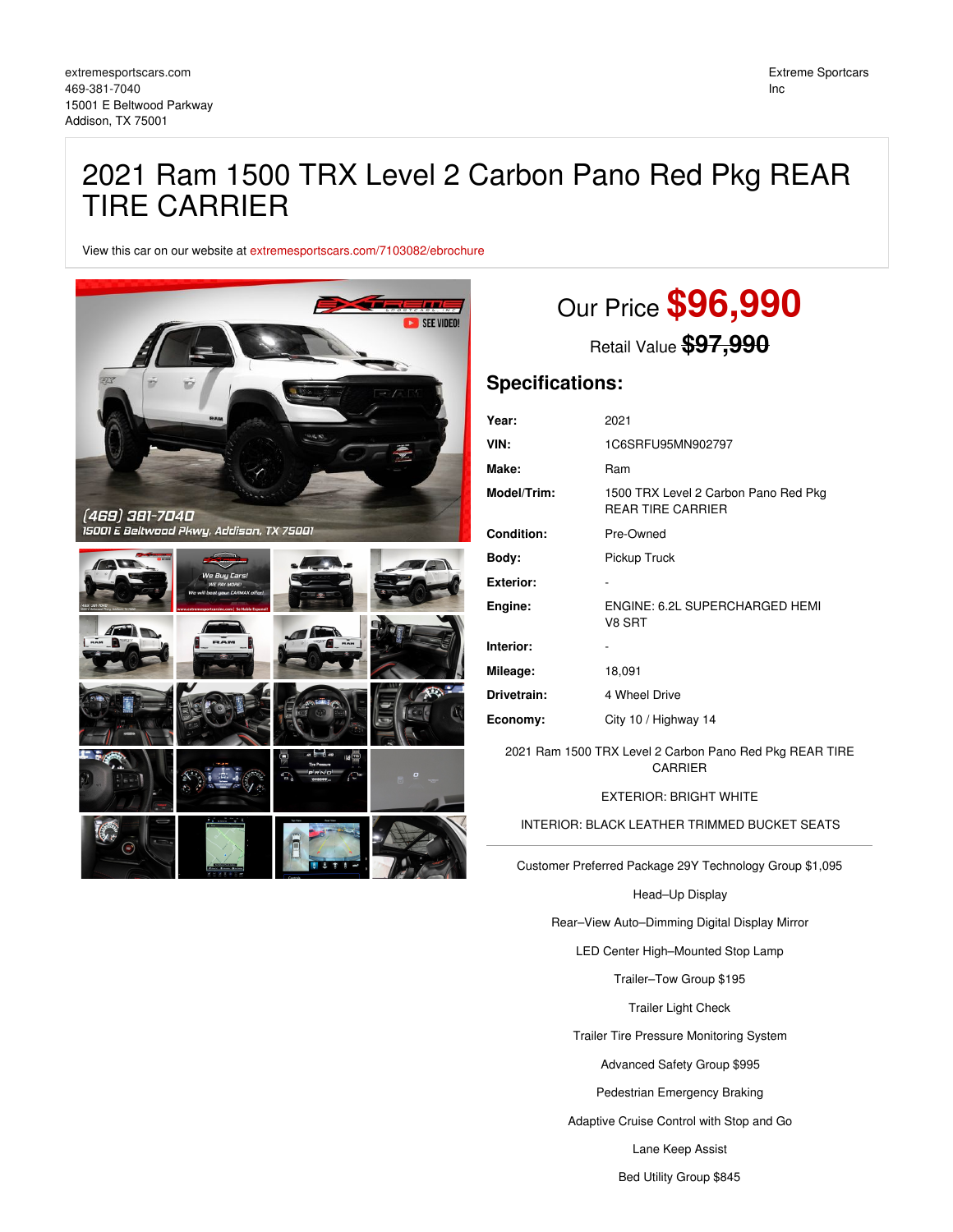Deployable Bed–Step by Mopar® 4 Adjustable Cargo Tie–Down Hooks by Mopar® Spray–In Bedliner by Mopar® Lower Two–Tone Paint \$250 TRX Carbon–Fiber Package \$1,295 Leather and Carbon Flat–Bottom Steering Wheel Real Carbon Fiber Interior Accents TRX Level 2 Equipment Group \$7,920 Leather–Trimmed Bucket Seats Ventilated Front Seats Wrapped Driver and Passenger Assist Handles Luxury Front Door Trim Panel Full–Length Premium Upgraded Floor–Console Premium Wrapped Instrument–Panel Bezel Instrument–Panel LED Ambient–Light Piping Front–Door Accent–Lighting Rear–Door Accent–Lighting Radio / Driver Seat / Mirrors / Pedals Memory Driver–Seat Memory 4–Way Power Lumbar Adjustable Passenger Seat 8–Way Power Driver and Passenger Seats Power Adjustable Pedals with Memory Trailer Brake–Controller Blind–Spot and Cross–Path Detection Heated Front Seats Heated Second–Row Seats Heated Steering Wheel ParkSense® Front and Rear Park–Assist with Stop Pick–Up Box LED Lighting Rain–Sensitive Windshield Wipers Rear Under–Seat Storage Compartment

Remote–Proximity

Keyless–Entry

Remote–Start System

Power Tailgate–Release

Rear 60/40 Split Folding / Reclining Seat "TRX" Red Interior Accents \$1,495

Dual–Pane Panoramic Sunroof \$1,495

"TRX" Exterior Graphics by Mopar® \$495

Rock Rails by Mopar® \$995

"TRX" Hood Graphics by Mopar® \$895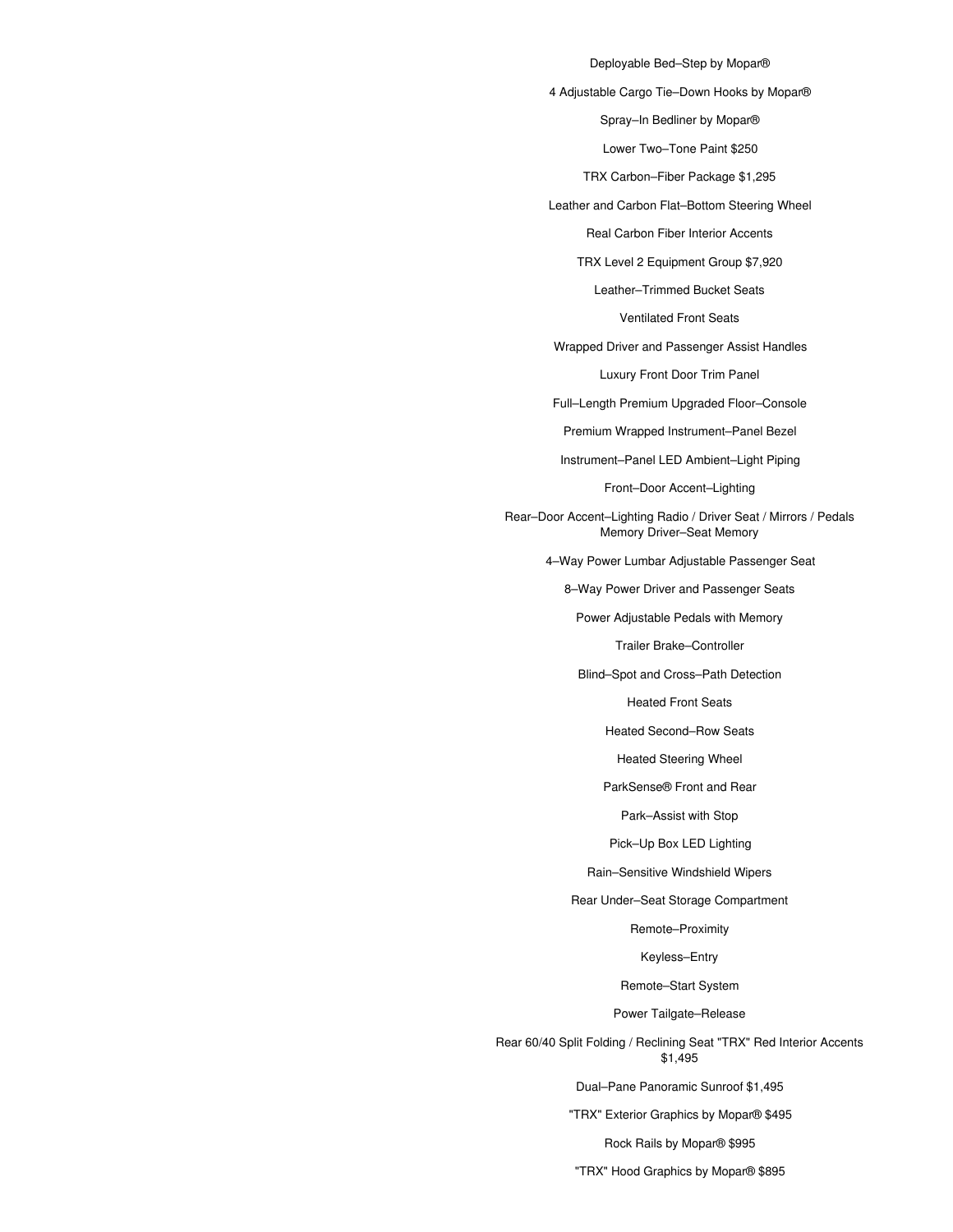19 Speaker Harman Kardon® Premium Sound \$1,195

Bed–Mounted Tire–Carrier by Mopar® \$995 18" x 9" Beadlock Capable Aluminum Wheels \$1,895

Trailer Reverse Steering Control \$495

RamBar by Mopar® \$1,895

REAR BED TIRE CARRIER W/ MATCHING WHEEL AND SPARE

BLACKED OUT WHEELS

WELL MAINTAINED

AND MUCH MORE!!!!!!!!!!!!!!!!!!!!!!!!!!!!!!!!!!!!!!!!!

2021 Ram 1500 TRX Level 2 Carbon Pano Red Pkg REAR TIRE CARRIER Extreme Sportcars Inc - 469-381-7040 - View this car on our website at[extremesportscars.com/7103082/ebrochure](https://extremesportscars.com/vehicle/7103082/2021-ram-1500-trx-level-2-carbon-pano-red-pkg-rear-tire-carrier-addison-tx-75001/7103082/ebrochure)



2021 Ram 1500 TRX Level 2 Carbon Pano Red Pkg REAR TIRE CARRIER Extreme Sportcars Inc - 469-381-7040 - View this car on our website at[extremesportscars.com/7103082/ebrochure](https://extremesportscars.com/vehicle/7103082/2021-ram-1500-trx-level-2-carbon-pano-red-pkg-rear-tire-carrier-addison-tx-75001/7103082/ebrochure)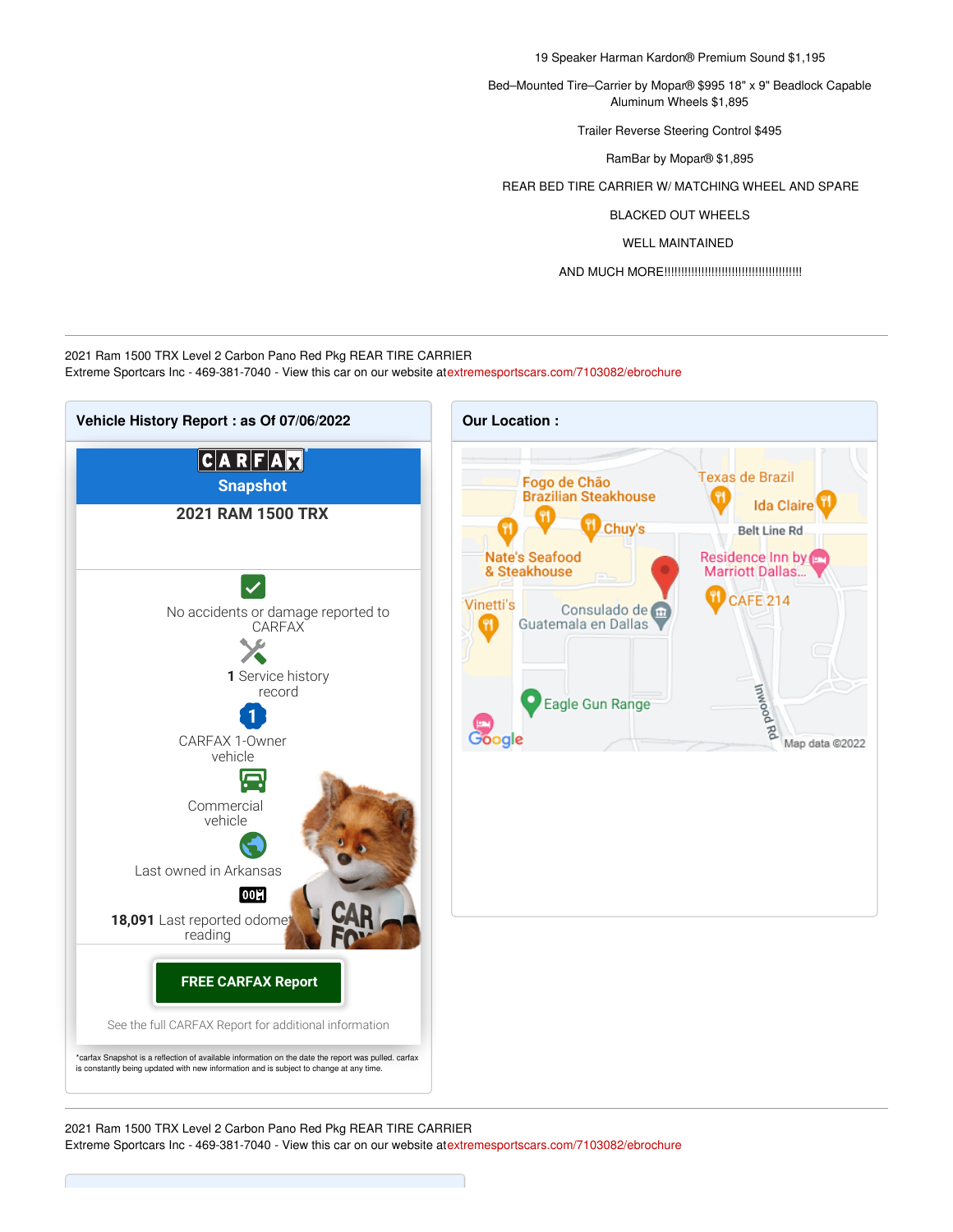## **Installed Options**

#### **Interior**

- 2 12V DC Power Outlets- 2 12V DC Power Outlets and 2 120V AC Power Outlets
- 2 Seatback Storage Pockets- 4 Way Front Headrests
- 4-Way Passenger Seat -inc: Manual Recline and Fore/Aft Movement
- 4G LTE Wi-Fi Hot Spot Mobile Hotspot Internet Access
- 60-40 Folding Split-Bench Front Facing Fold-Up Cushion Cloth/Vinyl Rear Seat
- 8-Way Power Driver Seat -inc: Power Recline, Height Adjustment, Fore/Aft Movement and Cushion Tilt
- Analog Appearance- Bucket Seats- Cloth/Vinyl Bucket Seats- Compass
- Cruise Control w/Steering Wheel Controls- Day-Night Auto-Dimming Rearview Mirror
- Delayed Accessory Power- Dual Zone Front Automatic Air Conditioning w/Front Infrared
- Fade-To-Off Interior Lighting- Front Center Armrest w/Storage and Rear Center Armrest
- Front Map Lights
- Full Carpet Floor Covering MOPAR -inc: Vinyl/Rubber Front And Rear Floor Mats
- Full Cloth Headliner
- Full Floor Console w/Covered Storage, Mini Overhead Console w/Storage, 2 12V DC Power Outlets and 2 120V AC Power Outlets
- Gauges -inc: Speedometer, Odometer, Voltmeter, Oil Pressure, Engine Coolant Temp, Tachometer, Inclinometer, Oil Temperature, Transmission Fluid Temp, Engine Hour Meter, Trip Odometer and Trip Computer
- HVAC -inc: Underseat Ducts and Console Ducts Illuminated Front Cupholder
- Illuminated Locking Glove Box
- Instrument Panel Bin, Dashboard Storage, Interior Concealed Storage, Driver / Passenger And Rear Door Bins
- Interior Trim -inc: Deluxe Sound Insulation, Metal-Look/Piano Black Instrument Panel Insert, Piano Black Door Panel Insert, Metal-Look Console Insert and Aluminum/Metal-Look Interior Accents
- Leather/Metal-Look Gear Shifter Material- Manual Adjustable Rear Head Restraints
- Manual Tilt/Telescoping Steering Column- Outside Temp Gauge
- Passenger Visor Vanity Mirror w/Passenger Illumination- Perimeter Alarm
- Pickup Cargo Box Lights
- Power 1st Row Windows w/Driver And Passenger 1-Touch Up/Down
- Power 4-Way Driver Lumbar Adjust- Power Door Locks w/Autolock Feature
- Power Rear Windows- Proximity Key For Push Button Start Only Rear Cupholder
- Redundant Digital Speedometer
- Remote Keyless Entry w/Integrated Key Transmitter, Illuminated Entry and Panic Button
- Seats w/Cloth Back Material- Sentry Key Engine Immobilizer- Smart Device Integration
- Sport Leather Steering Wheel- Systems Monitor- Trip Computer- Valet Function
- Vinyl Door Trim Insert

#### **Exterior**

- Aluminum Spare Wheel
- Auto On/Off Aero-Composite Led Low/High Beam Daytime Running Auto High-Beam Headlamps w/Delay-Off
- Black Door Handles- Black Exterior Mirrors- Black Fender Flares
- Black Front Bumper w/Metal-Look Rub Strip/Fascia Accent and 2 Tow Hooks
- Black Grille- Black Rear Step Bumper w/1 Tow Hook Black Side Windows Trim
- Cab Clearance Lights- Cargo Lamp w/High Mount Stop Light- Clearcoat Paint w/Decal
- Deep Tinted Glass- Exterior Mirrors Courtesy Lamps- Exterior Mirrors w/Heating Element
- Exterior Mirrors w/Supplemental Signals- Front Fog Lamps
- Full-Size Spare Tire Stored Underbody w/Crankdown- Galvanized Steel/Aluminum Panels
- Headlights-Automatic Highbeams- LED Brakelights- Laminated Glass
- Power Rear Window- Power Side Mirrors w/Driver Auto Dimming and Convex Spotter
- Power-Folding Mirrors- Regular Box Style- Tailgate Rear Cargo Access
- Tailgate/Rear Door Lock Included w/Power Door Locks Tires: LT325/65R18D All Terrain
- Variable Intermittent Wipers- Wheels: 18" x 9" Black Paint/Polish Aluminum

#### **Safety**

- 2 12V DC Power Outlets- 2 12V DC Power Outlets and 2 120V AC Power Outlets
- 2 Seatback Storage Pockets- 4 Way Front Headrests
- 4-Way Passenger Seat -inc: Manual Recline and Fore/Aft Movement
- 4G LTE Wi-Fi Hot Spot Mobile Hotspot Internet Access
- 60-40 Folding Split-Bench Front Facing Fold-Up Cushion Cloth/Vinyl Rear Seat
- 8-Way Power Driver Seat -inc: Power Recline, Height Adjustment, Fore/Aft Movement and Cushion Tilt
- Analog Appearance- Bucket Seats- Cloth/Vinyl Bucket Seats- Compass
- Cruise Control w/Steering Wheel Controls- Day-Night Auto-Dimming Rearview Mirror
- Delayed Accessory Power- Dual Zone Front Automatic Air Conditioning w/Front Infrared
- Fade-To-Off Interior Lighting- Front Center Armrest w/Storage and Rear Center Armrest